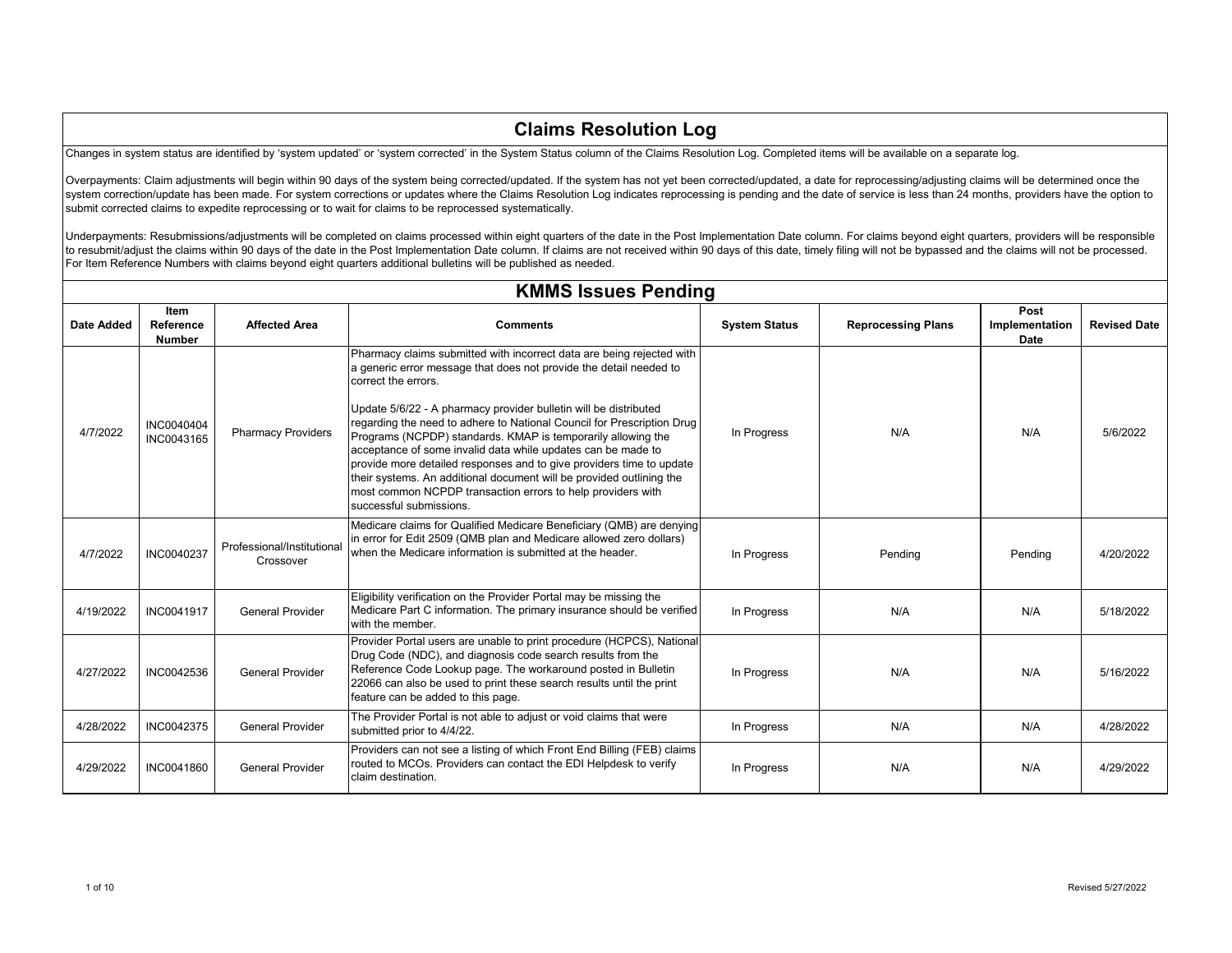# **KMMS Issues Pending continued**

| <b>Date Added</b> | Item<br>Reference<br><b>Number</b>     | <b>Affected Area</b>    | <b>Comments</b>                                                                                                                                                                                                                                                                                                                                                                                                                                                                                                                                                                         | <b>System Status</b> | <b>Reprocessing Plans</b> | Post<br>Implementation<br>Date | <b>Revised Date</b> |
|-------------------|----------------------------------------|-------------------------|-----------------------------------------------------------------------------------------------------------------------------------------------------------------------------------------------------------------------------------------------------------------------------------------------------------------------------------------------------------------------------------------------------------------------------------------------------------------------------------------------------------------------------------------------------------------------------------------|----------------------|---------------------------|--------------------------------|---------------------|
| 4/29/2022         | INC0042587                             | <b>General Provider</b> | Remittance Advices (RA) are currently available in text format, instead<br>of PDF. Provider can follow the steps below to obtain a PDF version<br>from the available text file:<br>1. Click the RA Copy icon<br>2. The download file displays at the bottom of the page<br>3. Open<br>4. To obtain in PDF format:<br>- Download in Text Format<br>- Open the File<br>- Select Print<br>- Save as PDF<br>- Change the page layout to 'Landscape'<br>- 'Print as PDF'<br>If this process does not produce a readable RA, providers can contact<br>Customer Service to request a PDF file. | In Progress          | N/A                       | N/A                            | 4/29/2022           |
| 5/6/2022          | INC0042745                             | <b>General Provider</b> | Providers may encounter historical claims that no longer contain the<br>member information. If you encounter this situation and need<br>assistance, call KMAP Customer Service.                                                                                                                                                                                                                                                                                                                                                                                                         | In Progress          | N/A                       | N/A                            | 5/6/2022            |
| 5/6/2022          | INC0041734                             | <b>General Provider</b> | There are intermittent issues where the MCO assignment data is<br>incorrect. The correct assignment information has been<br>communicated to the MCO, however the Eligibility Verification could<br>reflect out of date information. This is very limited in scope. Providers<br>can call KMAP Customer Service if there is a question on the validity<br>of an MCO assignment.                                                                                                                                                                                                          | In Progress          | N/A                       | N/A                            | 5/6/2022            |
| 5/6/2022          | INC0041091                             | <b>General Provider</b> | When a member is assigned to a KanCare MCO and part of the<br>Lockin program the eligibility verification is either not displaying any<br>lock-in assignment information or displaying the historical FFS/KMAP<br>lockin provider information. MCO Lockin information is sent to KMAP<br>on a monthly basis therefore it is recommended that providers contact<br>the MCO for the most current information.                                                                                                                                                                             | In Progress          | N/A                       | N/A                            | 5/18/2022           |
| 5/6/2022          | INC0042663<br>INC0042665               | <b>General Provider</b> | Some providers may not receive a response to their eligibility<br>verification transaction (HIPAA 270) while their vendor is continuing to<br>make file changes or is testing changes with KMAP.<br>Providers should contact the vendor if they are having issues getting a<br>271 response.                                                                                                                                                                                                                                                                                            | In Progress          | N/A                       | N/A                            | 5/10/2022           |
| 5/6/2022          | INC0042751                             | <b>General Provider</b> | 835 (Remittance Advice) files were being routed to the provider<br>instead of the Clearinghouse. This resulted in neither party having<br>access to the 835 transaction because the providers were not set up<br>to receive these files directly via the EDI transaction method.<br>Providers can contact the KMAP EDI helpdesk for assistance with<br>getting the file assigned to the appropriate EDI Clearinghouse.                                                                                                                                                                  | In Progress          | N/A                       | N/A                            | 5/6/2022            |
| 5/6/2022          | INC0042361<br>INC0043531<br>INC0044097 | <b>General Provider</b> | The NDC look up tool may not display the correct information. Issues<br>include inaccurate coverage information and portal display errors.<br>Until the NDC look up tool is corrected, providers can contact<br>Customer Service to validate NDC information.                                                                                                                                                                                                                                                                                                                           | Pending              | N/A                       | N/A                            | 5/24/2022           |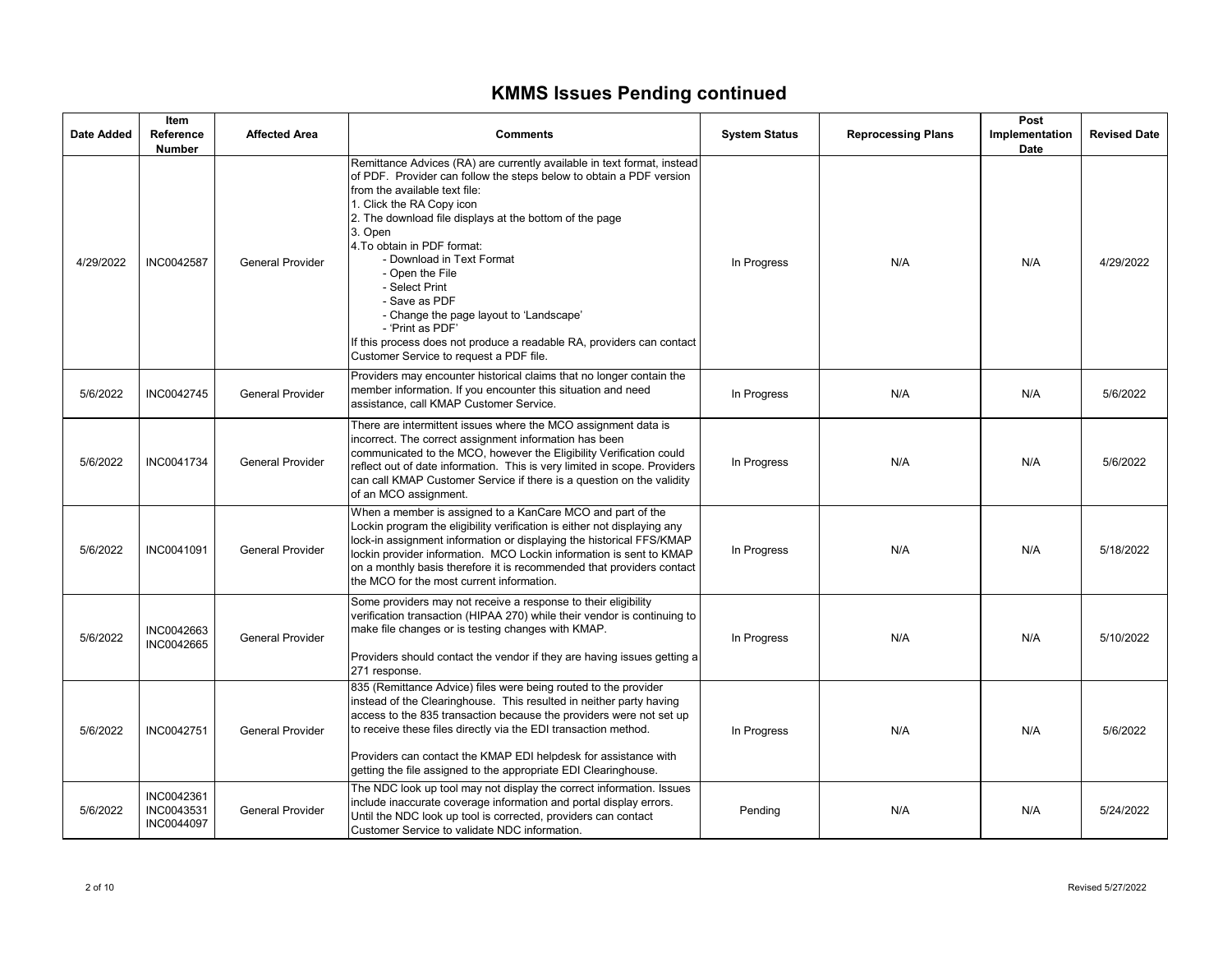# **KMMS Issues Pending continued**

| Date Added | <b>Item</b><br>Reference<br><b>Number</b> | <b>Affected Area</b>      | <b>Comments</b>                                                                                                                                                                                                                                                                                                                                                                                                                                                                                                                               | <b>System Status</b> | <b>Reprocessing Plans</b> | Post<br>Implementation<br>Date | <b>Revised Date</b> |
|------------|-------------------------------------------|---------------------------|-----------------------------------------------------------------------------------------------------------------------------------------------------------------------------------------------------------------------------------------------------------------------------------------------------------------------------------------------------------------------------------------------------------------------------------------------------------------------------------------------------------------------------------------------|----------------------|---------------------------|--------------------------------|---------------------|
| 5/9/2022   | INC0043279                                | <b>Pharmacy Providers</b> | Pharmacy providers have reported instances of a non-response to a<br>claim request. The claim has adjudicated and paid in KMMS, but the<br>provider is not aware of the adjudication. Upon resubmission due to<br>the non-response, the provider may experience denials, such as<br>Duplicate, Suspect Duplicate, or Early Refill. If you experience this<br>issue and need the non-response adjudicated, paid claim reversed,<br>please contact Customer Service.                                                                            | In Progress          | N/A                       | N/A                            | 5/9/2022            |
| 5/10/2022  | INC0041917                                | <b>General Provider</b>   | The Medicare Part C type and effective dates are not reflected when<br>performing eligibility verification, including using the Interactive Voice<br>Response (IVR). Providers can call KMAP Customer Service for<br>verification.<br>NOTE: The Part C and Part D carrier information is not returned as<br>part of an eligibility verification. This information should be obtained<br>from the member.                                                                                                                                      | In Progress          | N/A                       | N/A                            | 5/10/2022           |
| 5/13/2022  | INC0043643                                | <b>General Provider</b>   | Trading Partners may have received system time-out errors for some<br>of their 270 inquiry transactions. Some transactions are not receiving<br>a 271 response, resulting in the eligibility verification not being<br>returned. Trading Partners can resubmit the transaction until the<br>transaction successfully receives the 271. If a final response is not<br>received, and a provider needs eligibility information, they will need to<br>do a verification via the Provider Portal or by contacting KMAP<br><b>Customer Service.</b> | In Progress          | N/A                       | N/A                            | 5/13/2022           |
| 5/17/2022  | INC0040702                                | <b>General Provider</b>   | Claims billed with procedure code H2011 may deny in error with EOB<br>0007 (Detail Denied. Procedure/NDC/Revenue Code Not consistent<br>with member's age) or with EOB 0006 (Claim Denied. Prior<br>Authorization Required).                                                                                                                                                                                                                                                                                                                  | In Progress          | Pending                   | Pending                        | 5/17/2022           |
| 5/18/2022  | INC0043329<br>INC0043759<br>INC0043835    | <b>General Provider</b>   | PES providers are unable to download their response files. PES<br>providers can contact the EDI Helpdesk for a copy of their response<br>files, which will allow them to verify their claim status.                                                                                                                                                                                                                                                                                                                                           | In Progress          | N/A                       | N/A                            | 5/18/2022           |
| 5/18/2022  | INC0043918                                | <b>General Provider</b>   | The Provider Portal claims search is returning encounter claims<br>(claims processed by the KanCare MCOs). The claims search should<br>only be returning FFS claims. The ICN for encounter claims begins<br>with a "7". Providers should ignore the encounter claims returned<br>when performing a search.                                                                                                                                                                                                                                    | In Progress          | N/A                       | N/A                            | 5/18/2022           |
| 5/20/2022  | INC0043358<br>INC0043826                  | <b>General Provider</b>   | Claims submitted on or after 4/4/22 with a member ID of all 9's are<br>posting a name mismatch error causing the claims to deny with the<br>wrong EOB. Claims should be denied with EOB 0028 "Beneficiary<br>name or number is missing or disagree". This will not cause an issue<br>with timely filing.                                                                                                                                                                                                                                      | In Progress          | N/A                       | N/A                            | 5/20/2022           |
| 5/23/2022  | INC0044031                                | <b>General Provider</b>   | Providers using the HCPCS search on the Provider Portal may<br>receive a message stating "Procedure code is not covered for the<br>selected provider type and specialty on the date of service". If you<br>receive the above message, call KMAP Customer Service to verify<br>coverage.                                                                                                                                                                                                                                                       | In Progress          | N/A                       | N/A                            | 5/24/2022           |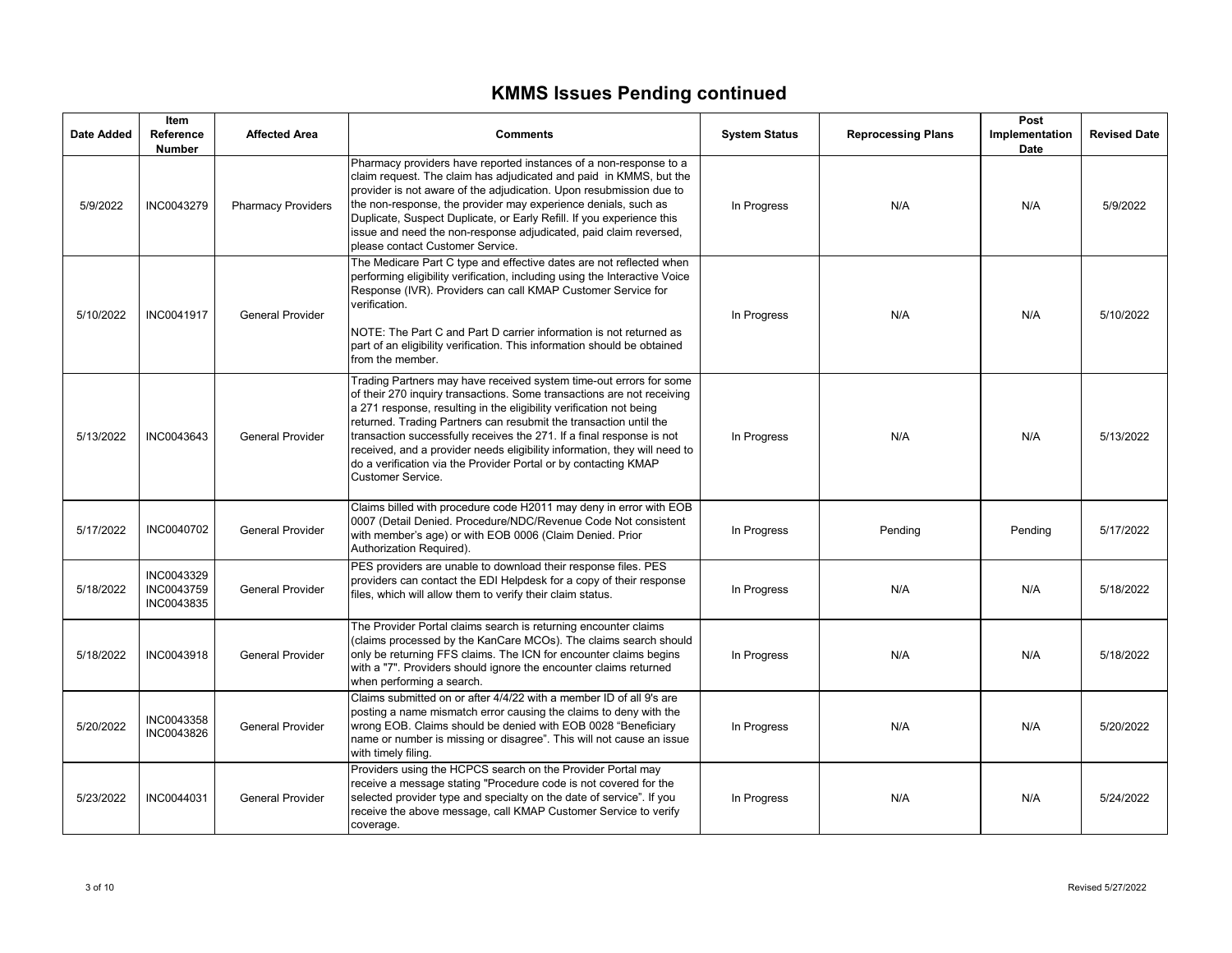# **KMMS Issues Pending continued**

| <b>Date Added</b>           | Item<br>Reference<br><b>Number</b> | <b>Affected Area</b>        | <b>Comments</b>                                                                                                                                                                                                                                                                                                                                                                                                                     | <b>System Status</b> | <b>Reprocessing Plans</b> | Post<br>Implementation<br>Date | <b>Revised Date</b> |  |
|-----------------------------|------------------------------------|-----------------------------|-------------------------------------------------------------------------------------------------------------------------------------------------------------------------------------------------------------------------------------------------------------------------------------------------------------------------------------------------------------------------------------------------------------------------------------|----------------------|---------------------------|--------------------------------|---------------------|--|
| 5/23/2022                   | INC0044108                         | <b>Hospice Providers</b>    | The Provider Portal does not allow Hospice providers to enter a<br>nursing facility NPI in the referring provider ID field for procedure code<br>T2046. Providers can submit Fee-For-Service (FFS) claims via paper,<br>batch, or Provider Electronic Solutions (PES) and MCO claims directly<br>to the MCO.                                                                                                                        | In Progress          | Pending                   | Pending                        | 5/24/2022           |  |
| 5/25/2022                   | <b>INC0044181</b>                  | <b>General Provider</b>     | When billing an institutional claim (direct entry) with other insurance<br>information, the Provider Portal is requiring EOB information at both<br>the header and detail line. If the provider does not have both header<br>and detail information from the other insurance, they received the<br>message "Correct the Amounts". Providers can submit claims via EDI<br>batch, PES, or paper.                                      | In Progress          | N/A                       | N/A                            | 5/25/2022           |  |
| 5/27/2002                   | INC0043139                         | <b>Hospice Providers</b>    | When entering hospice elections in the Provider Portal on the 5th<br>calendar day following service start, users may receive an error<br>stating "Date does not meet five calendar day criteria, please fax form<br>to the hospice coordinator." If the above message is received, the<br>provider should fax in the hospice election and request the election<br>start date be corrected. The fax number to use is 1-800-913-2229. | In Progress          | N/A                       | N/A                            | 5/27/2002           |  |
| <b>Underpayment Pending</b> |                                    |                             |                                                                                                                                                                                                                                                                                                                                                                                                                                     |                      |                           |                                |                     |  |
| <b>Date Added</b>           | Item<br>Reference                  | <b>Affected Area</b>        | <b>Comments</b>                                                                                                                                                                                                                                                                                                                                                                                                                     | <b>System Status</b> | <b>Reprocessing Plans</b> | Post<br>Implementation         | <b>Revised Date</b> |  |
|                             | <b>Number</b>                      |                             |                                                                                                                                                                                                                                                                                                                                                                                                                                     |                      |                           | Date                           |                     |  |
| 9/30/2011                   | 13683                              | <b>HCBS</b>                 | Some claims were paid in error when the beneficiary had an active<br>other insurance and the policy information was not included on the<br>claim.<br>This affected claims processed from 7/1/10-7/31/11.                                                                                                                                                                                                                            | Deferred to New MMIS | Pending                   | Pending                        | 9/30/2011           |  |
| 4/30/2014                   | 15604                              | Professional/<br>Outpatient | Some claims may have denied inappropriately for audit 6904 when a<br>respiratory service was billed with an E&M service without modifier 25<br>on the same day by the same performing provider.<br>This affected claims processed on and after 8/7/09.                                                                                                                                                                              | Diverted to KMMS     | Pending                   | Pending                        | 4/30/2014           |  |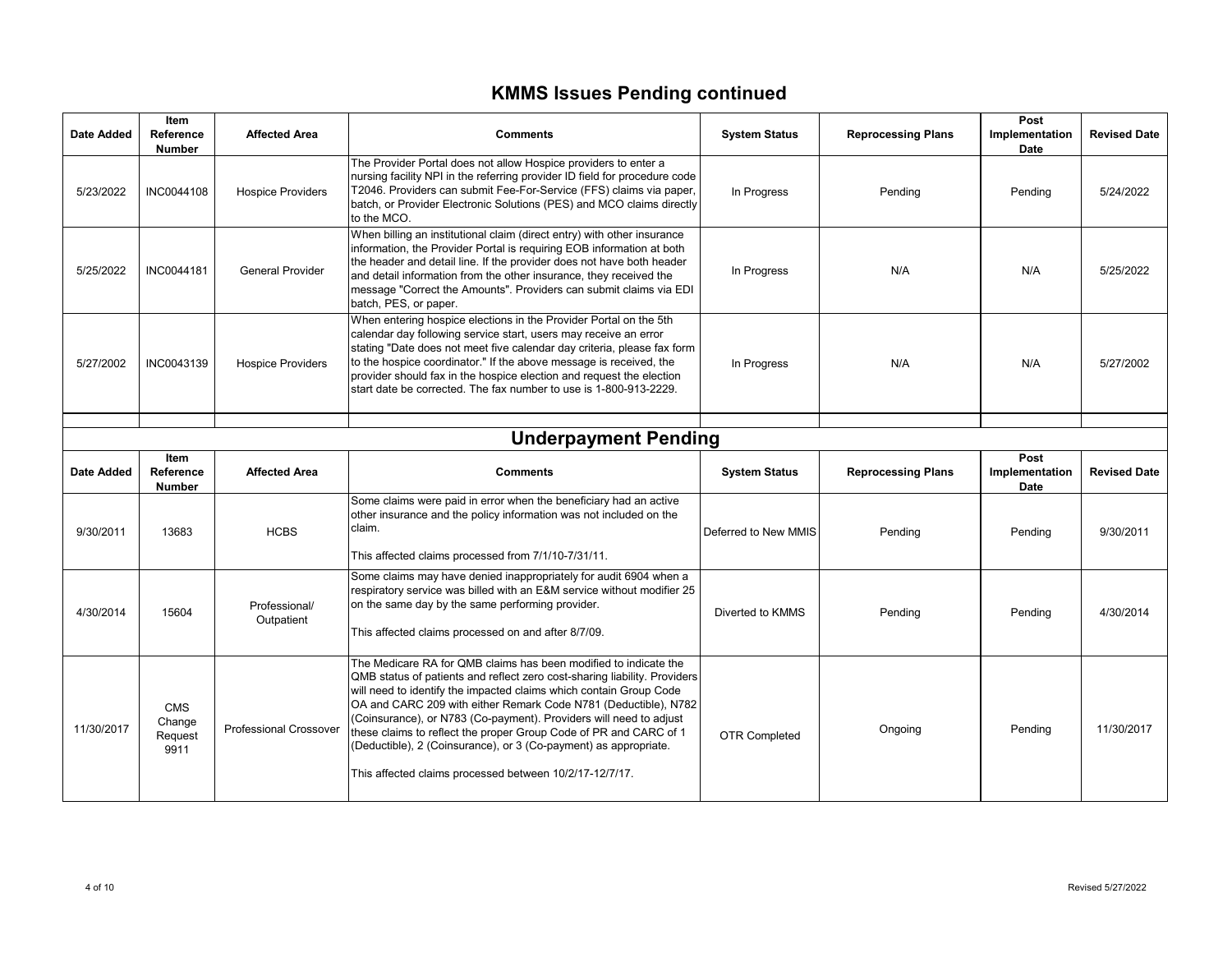# **Underpayment Pending continued**

| <b>Date Added</b> | Item<br>Reference<br><b>Number</b> | <b>Affected Area</b>                    | <b>Comments</b>                                                                                                                                                                                                                                                                                                                     | <b>System Status</b>                                  | <b>Reprocessing Plans</b>                                     | Post<br>Implementation<br><b>Date</b> | <b>Revised Date</b> |
|-------------------|------------------------------------|-----------------------------------------|-------------------------------------------------------------------------------------------------------------------------------------------------------------------------------------------------------------------------------------------------------------------------------------------------------------------------------------|-------------------------------------------------------|---------------------------------------------------------------|---------------------------------------|---------------------|
| 3/31/2019         | 19462                              | <b>General Provider</b>                 | Some paper claims may have denied incorrectly with edit 4379 (NDC<br>Must Be Present When Injection Billed) because the NDC did not<br>transfer from paper to MMIS. Claims are being reviewed weekly to<br>identify any additional claims that need reprocessing cycles.<br>This affected claims processed from 3/22/17 to Present. | Sign Off Requested                                    | Paper claims are being<br>reprocessed as issues are<br>found. | Ongoing                               | 6/30/2019           |
| 1/31/2020         | 20264                              | <b>General Provider</b>                 | Claims may have denied for Edits 582 (NPI BILLING PROVIDER ID<br>INVALID/INELIGIBLE ON DOS) and 583 (NPI BILLING PROVIDER<br>ID INVALID/INELIGIBLE ON DOS) due to incorrect NPI effective<br>dates being applied to the provider's NPI enrollment.                                                                                  | Prod Implementation<br>but Post Imp indicator<br>is N | Pending                                                       | Pending                               | 1/31/2020           |
| 1/31/2021         | 21244                              | Professional/ Professiona<br>Crossover  | Copays may have applied incorrectly to claims with a Place of Service<br>when all other copay criteria was submitted on the claim. Claims<br>within the prior 8 quarters will be adjusted. Claims beyond 8 quarters<br>will need to be adjusted by providers.                                                                       | Post Implementation                                   | Ongoing                                                       | 2/17/2022                             | 1/31/2022           |
| 4/21/2022         | INC0033925<br>INC0042340           | <b>General Provider</b>                 | Paper claims with a negative Other Insurance dollar amount may not<br>have processed correctly due to the decimal point in the amount not<br>being read.                                                                                                                                                                            | In Progress                                           | Pending                                                       | Pending                               | 4/26/2022           |
| 5/9/2022          | <b>INC0043278</b><br>INC0042891    | <b>Pharmacy Providers</b>               | When retail pharmacies are submitting claims with other insurance<br>(excluding Medicare Part D co-pay assistance) some providers may<br>receive a zero paid claim when expecting reimbursement. If a provider<br>is experiencing this issue, they should contact customer service to<br>report an incident.                        | In Progress                                           | Pending                                                       | Pending                               | 5/9/2022            |
| 5/20/2022         | INC0043934                         | RHC/FQHC/IHS                            | RHC/FQHC/IHS claims submitted since 4/4/22 with third-party<br>payments are only paying the patient responsibility amount (see<br>bulletin 22048). These claims should be excluded from this pricing<br>logic and pay in accordance with the pricing logic outlined in the<br>RHC/FQHC/IHS manual.                                  | In Progress                                           | Pending                                                       | Pending                               | 5/20/2022           |
|                   |                                    |                                         | <b>Overpayment Pending</b>                                                                                                                                                                                                                                                                                                          |                                                       |                                                               |                                       |                     |
| <b>Date Added</b> | Item<br>Reference<br><b>Number</b> | <b>Affected Area</b>                    | <b>Comments</b>                                                                                                                                                                                                                                                                                                                     | <b>System Status</b>                                  | <b>Reprocessing Plans</b>                                     | Post<br>Implementation<br><b>Date</b> | <b>Revised Date</b> |
| 1/31/2022         | 21947                              | Professional/ Professional<br>Crossover | Claims with DOS 1/1/22 to current that paid on or before that date for<br>RHC/FQHC may be reprocessed to evaluate procedure group and<br>hospice assignment for new Edit 577 (HOSPICE CARE LIMITED).                                                                                                                                | Initiation - KDHE-<br><b>DHCF Approved</b>            | Pending                                                       | Pending                               | 1/31/2022           |
| 4/21/2022         | INC0033925<br>INC0042340           | <b>General Provider</b>                 | Paper claims with a negative Other Insurance dollar amount may not<br>have processed correctly due to the decimal point in the amount not<br>being read.                                                                                                                                                                            | In Progress                                           | Pending                                                       | Pendina                               | 4/26/2022           |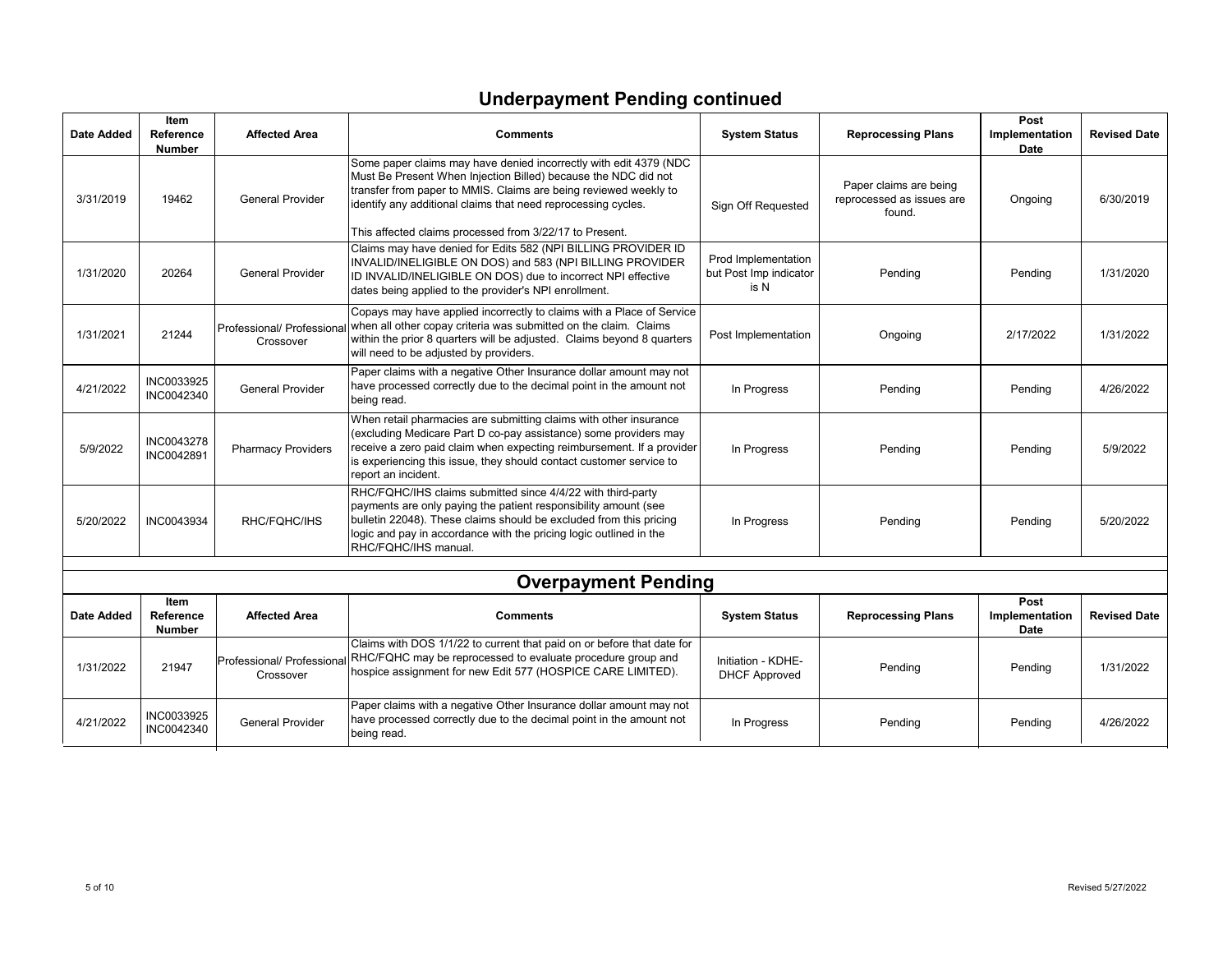#### **KMMS Issues Corrected**

| Date Added | Item<br><b>Reference</b><br><b>Number</b> | <b>Affected Area</b>      | <b>Comments</b>                                                                                                                                                                                                                                                                                                                  | <b>System Status</b> | <b>Reprocessing Plans</b>                        | Post<br>Implementation<br>Date | <b>Revised Date</b> |
|------------|-------------------------------------------|---------------------------|----------------------------------------------------------------------------------------------------------------------------------------------------------------------------------------------------------------------------------------------------------------------------------------------------------------------------------|----------------------|--------------------------------------------------|--------------------------------|---------------------|
| 4/13/2022  | INC0040970<br>INC0041553                  | <b>Atypical Providers</b> | Atypical Providers are unable to verify beneficiary eligibility on the<br>Provider Portal.<br>This affected eligibility requests between 4/4/22-4/25/22.                                                                                                                                                                         | Resolved             | N/A                                              | N/A                            | 4/27/2022           |
| 4/14/2022  | INC0041274                                | <b>General Provider</b>   | Interactive Voice Response (IVR) and the Provider Portal Eligibility<br>Verification search does not display the hospice assignments.<br>Providers can call the Customer Service Center to obtain this<br>information.<br>This affected eligibility inquiries between 4/4/22-4/27/22.                                            | Resolved             | N/A                                              | N/A                            | 4/28/2022           |
| 4/14/2022  | INC0041634                                | <b>General Provider</b>   | Provider Portal Eligibility Verification search does not display the MCO<br>Lock-in assignment. Providers can call the Customer Service Center<br>to obtain this information.<br>This affected eligibility verification between 4/4/22-4/24/22.                                                                                  | Resolved             | N/A                                              | N/A                            | 4/25/2022           |
| 4/20/2022  | INC0041912                                | <b>General Provider</b>   | Providers with Portal usernames longer than 15 characters are unable<br>to send EDI files to the Provider Portal. As a workaround, providers<br>can either re-register with a shorter username or a delegate account<br>with a shorter username can submit the files.<br>This affected files submitted between 4/4/22-4/26/22.   | Resolved             | N/A                                              | N/A                            | 4/27/2022           |
| 4/20/2022  | INC0041812                                | <b>General Provider</b>   | Searching a provider group on the Provider Search page of the<br>Provider Portal does not return individuals providers within that group.<br>As a workaround, providers can call Customer Service Center to<br>verify this information.                                                                                          | Resolved             | N/A                                              | N/A                            | 4/29/2022           |
| 4/21/2022  | INC0041825                                | <b>General Provider</b>   | Some claims keyed into the Provider Portal are rejecting up front and<br>not being routed to the MCOs.<br>This affected claims submitted between 4/4/22-4/25/22.                                                                                                                                                                 | Resolved             | Providers will need to resubmit<br>these claims. | N/A                            | 4/27/2022           |
| 4/22/2022  | INC0042225                                | <b>Atypical Providers</b> | Atypical Provider claims keyed into the Provider Portal are denying<br>due to the system not applying the correct KMMS Provider ID to the<br>claim.<br>This affected claims submitted 4/4/22-4/26/22.                                                                                                                            | Resolved             | Providers will need to resubmit<br>these claims. | N/A                            | 4/27/2022           |
| 4/25/2022  | INC0042251                                | <b>General Provider</b>   | Providers keying claims into the Provider Portal may be experiencing<br>long response times upon submission.<br>This affected the provider portal between 4/4/22-5/3/22.                                                                                                                                                         | Resolved             | N/A                                              | N/A                            | 5/4/2022            |
| 4/26/2022  | INC0042074                                | <b>Pharmacy Providers</b> | Some claims have denied for both Edit 584 (PRESCRIBING<br>PROVIDER NPI INVALID/INELIGIBLE ON DOS) and Edit 1253<br>(PRESCRIBING PROVIDER NOT ENROLLED). These claims denied<br>correctly, however Edit 584 is inactive and the claims should only<br>denied Edit 1253.<br>This affected claims submitted between 4/4/22-4/26/22. | Resolved             | Pending                                          | Pending                        | 4/27/2022           |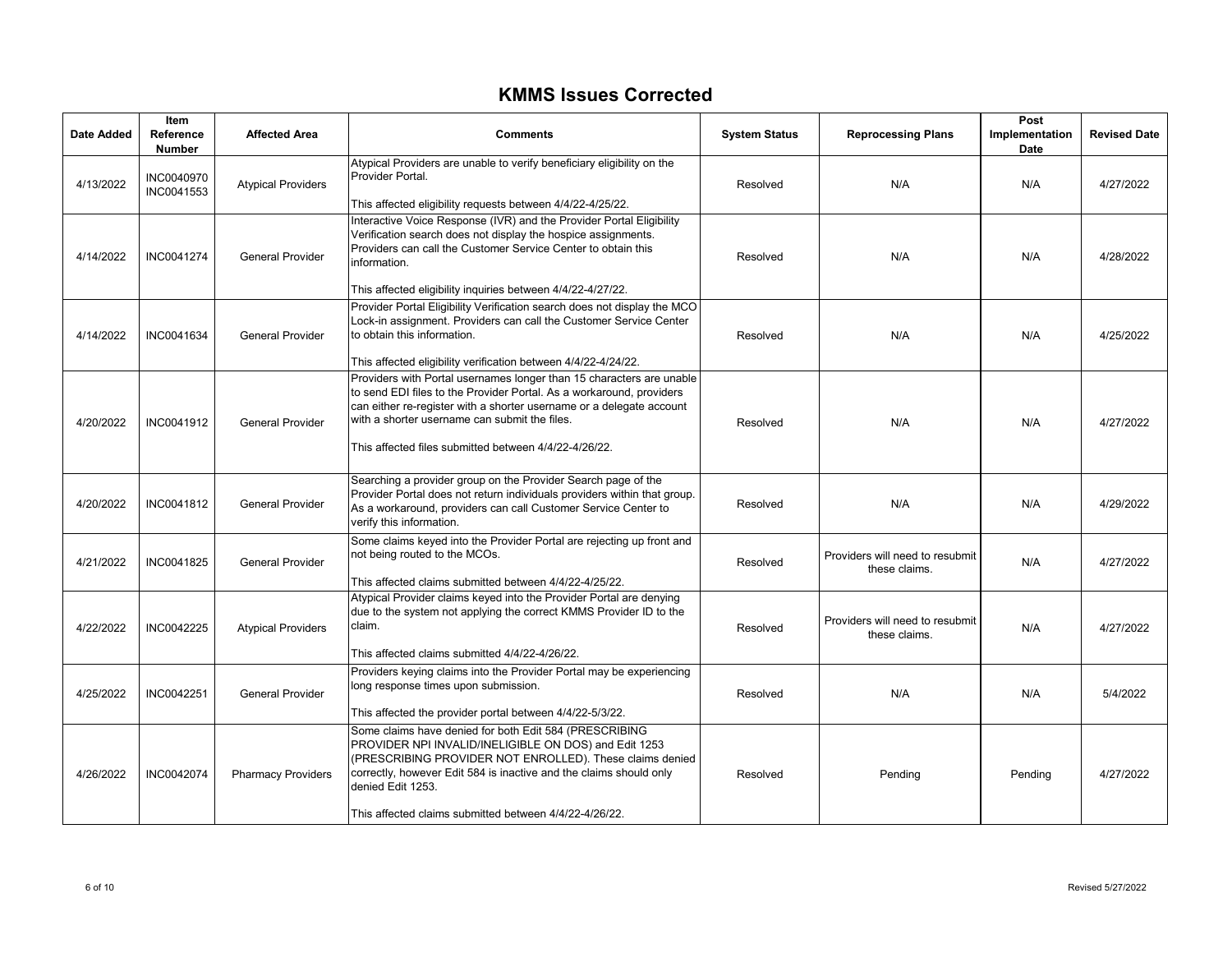### **KMMS Issues Corrected continued**

| Date Added | <b>Item</b><br>Reference<br><b>Number</b> | <b>Affected Area</b>    | <b>Comments</b>                                                                                                                                                                                                                                                                                                                                                                                 | <b>System Status</b> | <b>Reprocessing Plans</b> | Post<br>Implementation<br><b>Date</b> | <b>Revised Date</b> |
|------------|-------------------------------------------|-------------------------|-------------------------------------------------------------------------------------------------------------------------------------------------------------------------------------------------------------------------------------------------------------------------------------------------------------------------------------------------------------------------------------------------|----------------------|---------------------------|---------------------------------------|---------------------|
| 5/2/2022   | INC0042751                                | <b>General Provider</b> | Some 835s are not being sent to clearinghouses due to a KMMS<br>conversion error. Providers can work with their clearinghouse and the<br>KMAP EDI Helpdesk for assistance in downloading the 835s from the<br>Provider Portal. Once the 835s are downloaded the provider can send<br>the file to the clearinghouse to translate the x12.<br>This impacted 835s produced between 4/4/22-4/28/22. | Resolved             | N/A                       | N/A                                   | 5/3/2022            |
| 4/26/2022  | INC0042282                                | <b>General Provider</b> | Eligibility verification requests are not returning the member's<br>spenddown information when the spenddown amount has been met.<br>5/6/2022: The HIPAA 270/271 transaction is designed to not return<br>spenddown data once a member is in a met status. Members with a<br>Medically Needy benefit plan and no spenddown data indicates there<br>is no remaining amount.                      | Resolved             | N/A                       | N/A                                   | 5/6/2022            |
| 4/28/2022  | INC0041070                                | <b>General Provider</b> | Some Third Party Liability (TPL) related claims keyed into the Provider<br>Portal are unable to be submitted due to a TPL balancing error.<br>5/6/2022: This issue existed from 4/4/22-5/4/22.                                                                                                                                                                                                  | Resolved             | N/A                       | N/A                                   | 5/6/2022            |
| 4/28/2022  | INC0042146<br>INC0042933                  | <b>General Provider</b> | Eligibility verification responses are not returning a Date of Death<br>(DOD) for deceased members or the DOD is reporting as 1/1/1753.<br>As a workaround, providers can call Customer Service Center to<br>verify DOD.<br>5/6/22: This issue existed from 4/4/22-5/1/22.                                                                                                                      | Resolved             | N/A                       | N/A                                   | 5/6/2022            |
| 5/4/2022   | INC0042917                                | <b>General Provider</b> | The Consent for Sterilization form available on the Provider Portal has<br>an expiration date of 4/30/22. According to Centers for Medicare and<br>Medicaid Services (CMS) guidelines the form can still be used up to a<br>year after the expiration date.<br>5/6/22: Per Bulletin 22080 providers can continue using the expired<br>form until the new form is published.                     | Resolved             | N/A                       | N/A                                   | 5/6/2022            |
| 4/4/2022   | INC0042741                                | <b>General Provider</b> | Eligibility verification responses are not returning TPL (Third Party<br>Liability) information. Providers can call Customer Service Center to<br>verify TPL.<br>5/11/22: This issues existed from 4/4/22- 5/3/22.                                                                                                                                                                              | Resolved             | N/A                       | N/A                                   | 5/11/2022           |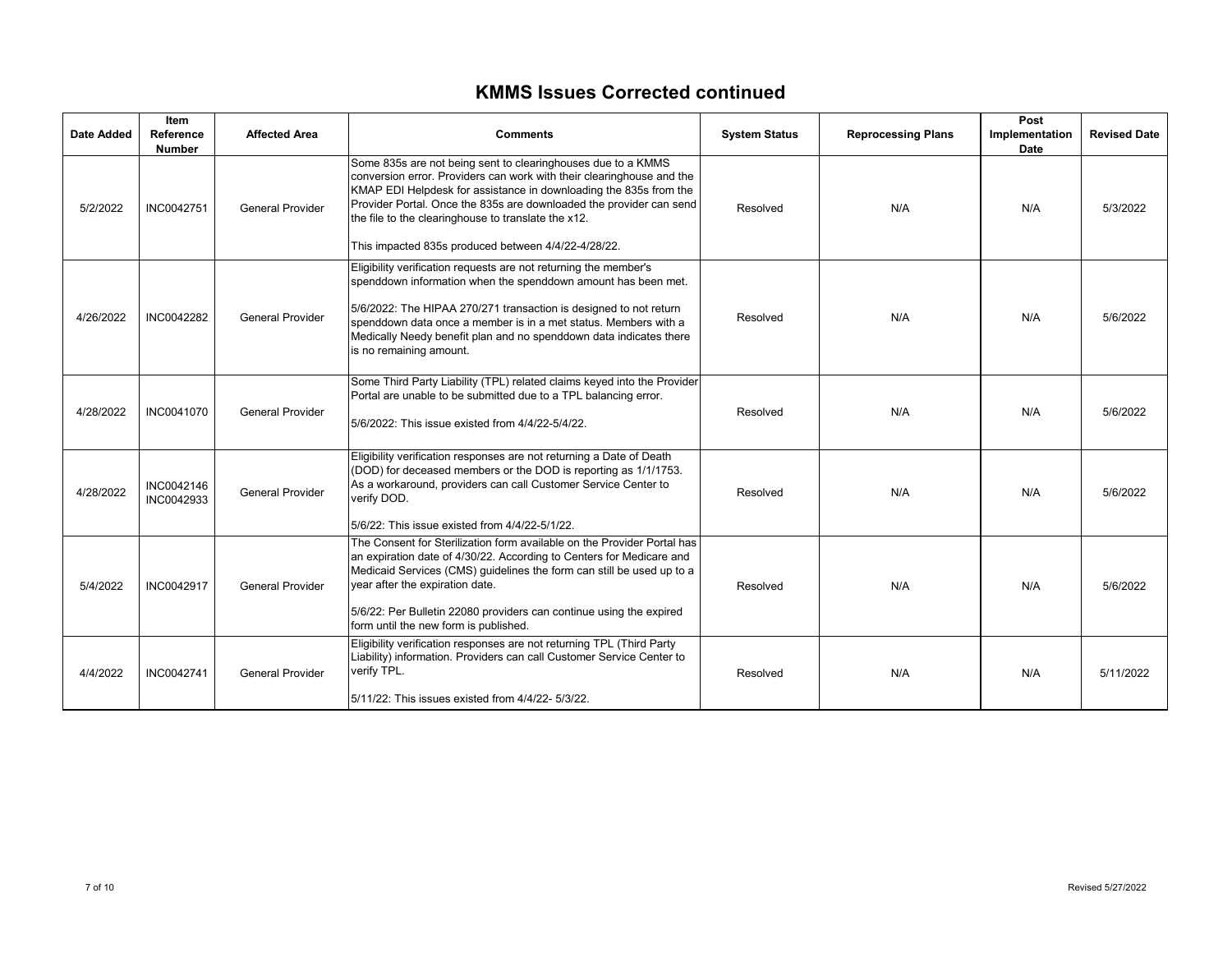#### **KMMS Issues Corrected continued**

| Date Added | Item<br>Reference<br><b>Number</b>                          | <b>Affected Area</b>    | <b>Comments</b>                                                                                                                                                                                                                                                                                                                                                                                                                                                                                                                | <b>System Status</b> | <b>Reprocessing Plans</b> | Post<br>Implementation<br>Date | <b>Revised Date</b> |
|------------|-------------------------------------------------------------|-------------------------|--------------------------------------------------------------------------------------------------------------------------------------------------------------------------------------------------------------------------------------------------------------------------------------------------------------------------------------------------------------------------------------------------------------------------------------------------------------------------------------------------------------------------------|----------------------|---------------------------|--------------------------------|---------------------|
| 4/27/2022  | INC0042344                                                  | <b>General Provider</b> | Claims submitted in the Provider Portal which deny, are not displaying<br>the Explanation of Benefit (EOB) descriptions. The denial descriptions<br>can be viewed by clicking "View" on the Receipt page.<br>$5/6/2022$ : If providers still experience this situation perform a Ctrl + F5<br>on the 'Review Page' prior to submitting. Front end billing (FEB)<br>claims that reject now display the error. Fee for service (FFS) claims<br>provide the ICN and status. Click 'View' to see the claim and EOB<br>information. | Resolved             | N/A                       | N/A                            | 5/6/2022            |
| 5/5/2022   | <b>INC0042904</b>                                           | <b>General Provider</b> | Provider Portal users may not be able to view a claim when<br>performing a claim search by the member ID. Users may use the claim<br>number to perform the claim search or do a 'Search by Service<br>Location', then sort the search results by the Member ID column.<br>This affected the search capability from 5/2/22 - 5/12/22.                                                                                                                                                                                           | Resolved             | N/A                       | N/A                            | 5/12/2022           |
| 5/4/2022   | INC0043011                                                  | <b>General Provider</b> | Some providers attempting to change their password on the Provider<br>Portal are experiencing long wait times causing a time out error and<br>the password not to be changed.<br>This affected password changes from 5/3/22-5/13/22.                                                                                                                                                                                                                                                                                           | Resolved             | N/A                       | N/A                            | 5/16/2022           |
| 5/17/2022  | INC0043646                                                  | <b>General Provider</b> | Some HCBS claims submitted to Fisery for United HealthCare<br>members were not routed from 4/4/22 - 5/12/22. This issue was<br>resolved on 5/12/22 and claims are now routing appropriately. The<br>claims will be identified and routed to UHC for reprocessing.<br>This affected claims from 4/4/22-5/12/22.                                                                                                                                                                                                                 | Resolved             | N/A                       | N/A                            | 5/18/2022           |
| 4/11/2022  | INC0041226<br>INC0042005<br>INC0042392<br><b>INC0042897</b> | <b>General Provider</b> | 835 (Remittance Advice) transactions may not have been sent due to<br>errors in processing. The errors are being corrected and the files will<br>be resent when corrections are complete. Remittance Advice<br>information can be obtained by downloading the PDF version on the<br>Provider Portal.<br>5/6/22 - Resolved on 5/4/22. Impact from 4/11/22-5/4/22.                                                                                                                                                               | Resolved             | N/A                       | N/A                            | 5/6/2022            |
| 5/17/2022  | <b>INC0043751</b>                                           | <b>General Provider</b> | Claims billed with procedure code T1019 with HE modifier may deny<br>in error with EOB 0006 (Claim Denied. Prior Authorization Required).<br>This affected claims from 4/4/22-5/20/22.                                                                                                                                                                                                                                                                                                                                         | Resolved             | Pending                   | Pending                        | 5/23/2022           |
| 5/10/2022  | INC0043430                                                  | <b>General Provider</b> | When performing an eligibility verification, including using the<br>Interactive Voice Response (IVR), it is possible that an inactive Third-<br>Party Liability (TPL) segment will appear as currently active.<br>Providers can call KMAP Customer Service for verification.<br>5/26/22 - Impact from 4/4/22-5/25/22.                                                                                                                                                                                                          | Resolved             | N/A                       | N/A                            | 5/26/2022           |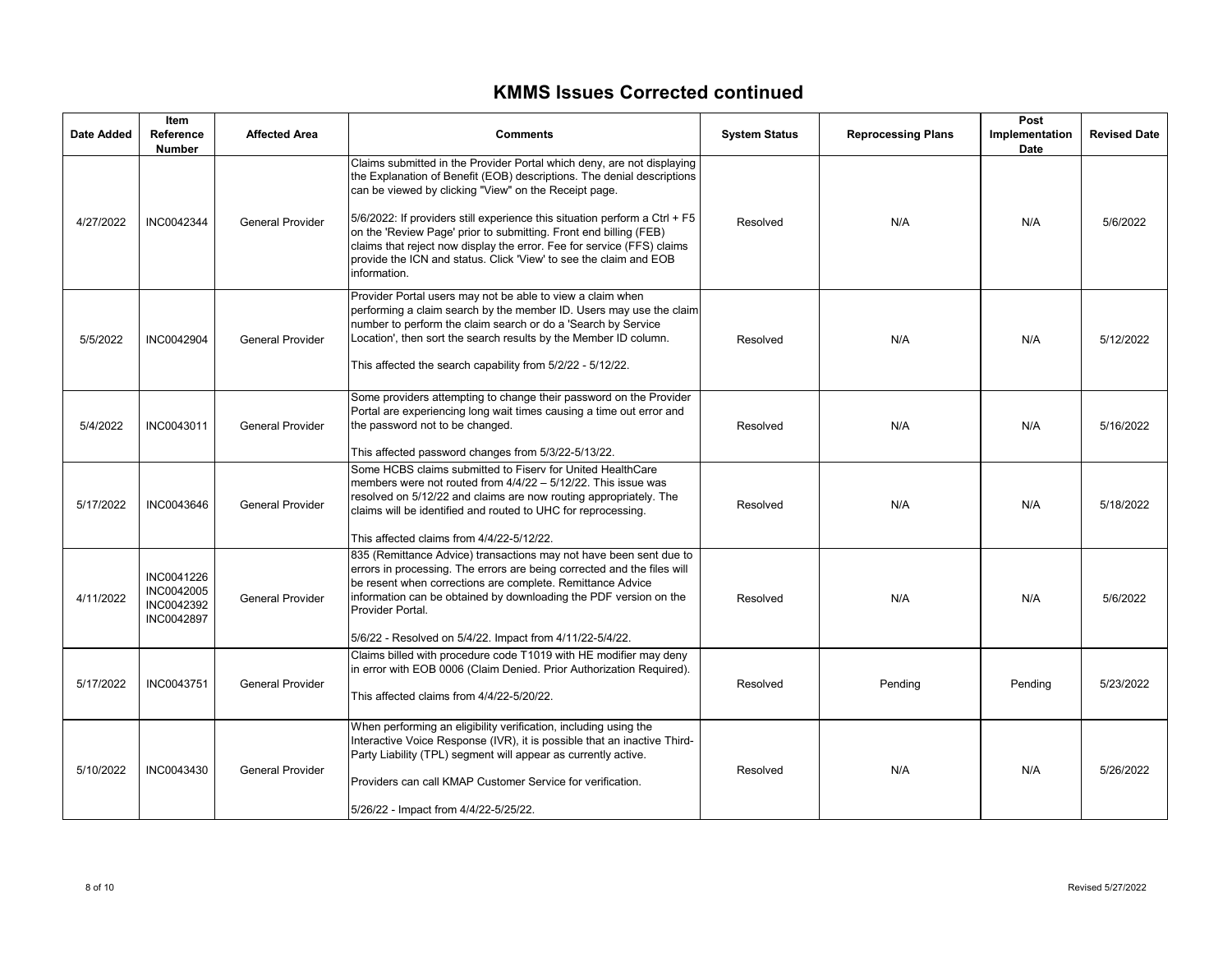### **KMMS Issues Corrected continued**

| <b>Date Added</b> | Item<br>Reference<br><b>Number</b> | <b>Affected Area</b>        | <b>Comments</b>                                                                                                                                                                                                                                                                                                                                                                                                                                                                                                                                        | <b>System Status</b> | <b>Reprocessing Plans</b> | Post<br>Implementation<br>Date | <b>Revised Date</b> |
|-------------------|------------------------------------|-----------------------------|--------------------------------------------------------------------------------------------------------------------------------------------------------------------------------------------------------------------------------------------------------------------------------------------------------------------------------------------------------------------------------------------------------------------------------------------------------------------------------------------------------------------------------------------------------|----------------------|---------------------------|--------------------------------|---------------------|
| 5/9/2022          | INC0043206                         | <b>General Provider</b>     | Providers attempting to use the claim copy feature on the Provider<br>Portal will not consistently be able to edit the other insurance<br>information when copying claims submitted prior to 4/4/22. Issue<br>exists with editing other insurance information on a copied claim<br>regardless of claim status.<br>Work Around: After copying the claim, click the remove all button in<br>the other insurance information and then do a create new in other<br>insurance to add the correct other insurance information.<br>Impact from 4/4/22-5/26/22 | Resolved             | N/A                       | N/A                            | 5/27/2022           |
|                   |                                    |                             | <b>Underpayment System Corrected/Updated</b>                                                                                                                                                                                                                                                                                                                                                                                                                                                                                                           |                      |                           |                                |                     |
| <b>Date Added</b> | Item<br>Reference<br><b>Number</b> | <b>Affected Area</b>        | <b>Comments</b>                                                                                                                                                                                                                                                                                                                                                                                                                                                                                                                                        | <b>System Status</b> | <b>Reprocessing Plans</b> | Post<br>Implementation<br>Date | <b>Revised Date</b> |
| 4/29/2022         | INC0042712                         | <b>General Provider</b>     | Some claims for lab services may not pay or deny correctly due to<br>CLIA information not being updated since March 2022.<br>This impacted claims between 3/28/22-5/1/22.                                                                                                                                                                                                                                                                                                                                                                              | Resolved             | Pending                   | Pending                        | 5/3/2022            |
| 4/7/2022          | INC0039843                         | <b>Pharmacy Providers</b>   | Medicare Part D copay/patient responsibility claims are not paying the<br>correct amount. There is an issue that is causing the provider to be<br>paid \$0.<br>This affected claims 4/4/22-4/6/22.                                                                                                                                                                                                                                                                                                                                                     | Resolved             | Pending                   | Pending                        | 5/13/2022           |
| 4/9/2022          | INC0041192                         | <b>Pharmacy Providers</b>   | TPL information submitted on Point of Sale (POS) Pharmacy claims is<br>not being updated in KMMS. Other Payer Amount may also not be<br>captured, causing claims to be under or over paid.<br>This affected claims submitted 4/8/22-4/11/22.                                                                                                                                                                                                                                                                                                           | Resolved             | Pending                   | Pending                        | 5/12/2022           |
|                   |                                    |                             | <b>Overpayments System Corrected/Updated</b>                                                                                                                                                                                                                                                                                                                                                                                                                                                                                                           |                      |                           |                                |                     |
| <b>Date Added</b> | Item<br>Reference<br><b>Number</b> | <b>Affected Area</b>        | <b>Comments</b>                                                                                                                                                                                                                                                                                                                                                                                                                                                                                                                                        | <b>System Status</b> | <b>Reprocessing Plans</b> | Post<br>Implementation<br>Date | <b>Revised Date</b> |
| 4/29/2022         | INC0042712                         | <b>General Provider</b>     | Some claims for lab services may not pay or deny correctly due to<br>CLIA information not being updated since March 2022.<br>This impacted claims between 3/28/22-5/1/22.                                                                                                                                                                                                                                                                                                                                                                              | Resolved             | Pending                   | Pending                        | 5/3/2022            |
| 4/27/2022         | INC0042524                         | <b>Institutional Claims</b> | UB04 claims may have been over paid in error due to applying the<br>pricing methodology incorrectly.<br>This affected claims processed between 4/4/22-4/28/22.                                                                                                                                                                                                                                                                                                                                                                                         | Resolved             | Pending                   | Pending                        | 5/4/2022            |